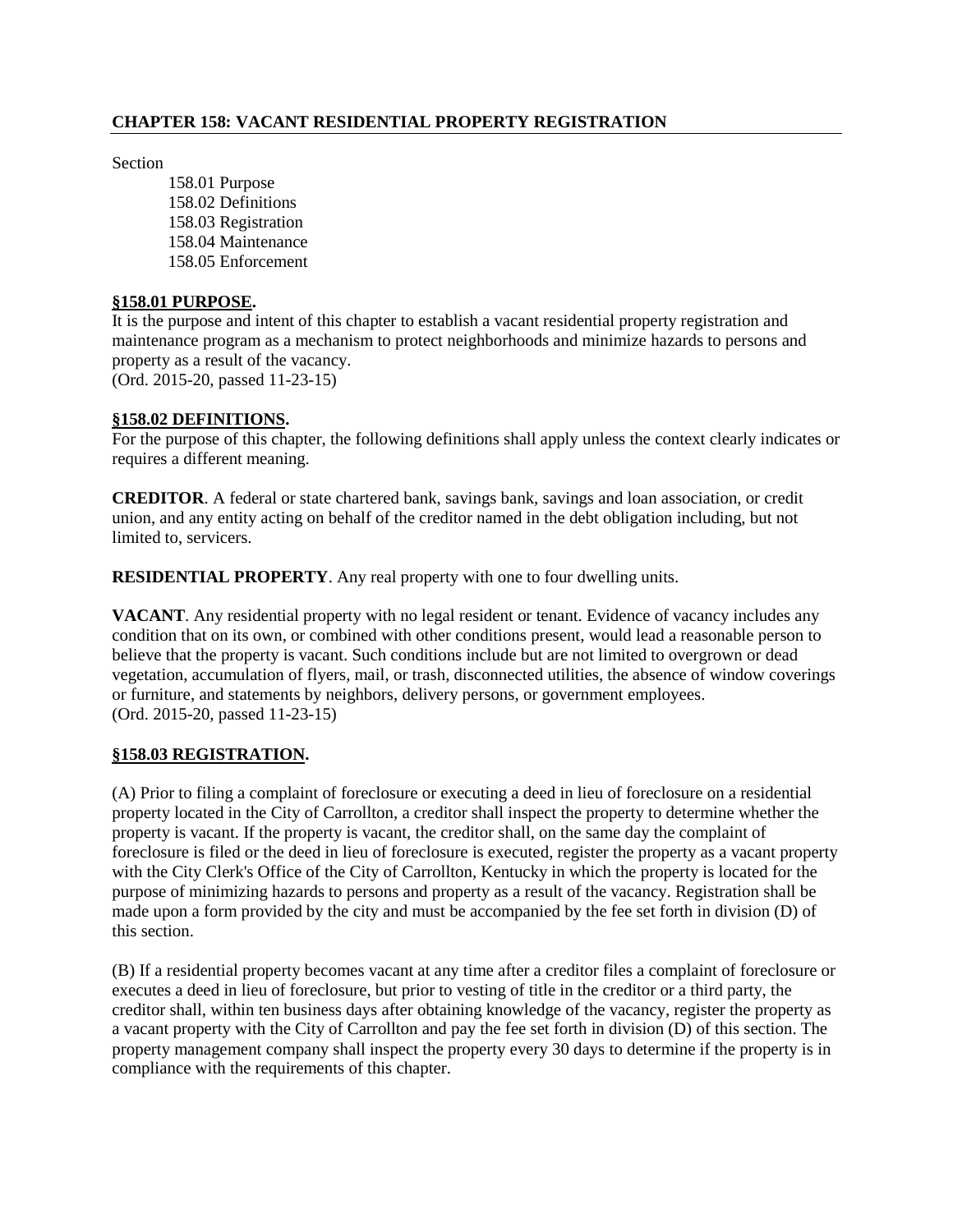(C) Registration of a residential property as a vacant property shall include the address of the property and the name and contact information of a person located within the commonwealth who is authorized to accept service on behalf of the creditor.

(D) The annual fee for registering vacant residential property shall be 60 dollars made payable to the City of Carrollton and submitted to the City Clerk at 750 Clay Street, P.O. Box 156, Carrollton, Kentucky 41008. The fee and registration shall be valid for the calendar year, or remaining portion of the calendar year, in which the registration was initially required. Subsequent registrations and fees are due January 1st of each year and must be received no later than January 31st of the year due.

(E) Properties subject to this chapter shall remain under the annual registration requirement of this section as long as they remain vacant. Any person, firm or corporation that has registered a property under this chapter must report any change of information contained in the registration within ten business days of the change.

(F) Properties subject to this chapter shall be posted with the name and a 24-hour contact phone number of the local property management company. The posting shall be no less than 18"x24" and shall be of font that is legible from a distance of 45 feet and shall contain along with the name and 24-hour contact number the words THIS PROPERTY MANAGED BY and TO REPORT PROBLEMS OR CONCERNS CALL. The posting shall be placed on the interior of a window facing the street to the front of the property so it is visible from the street, or secured to the exterior of the building/structure facing the street to the front of the property so it is visible from the street or if no such area exists, on a stake of sufficient size to support the posting in a location that is visible from the street to the front of the property. Exterior postings must be constructed of and printed with weather resistant materials. (Ord. 2015-20, passed 11-23-15)

# **§158.04 MAINTENANCE**.

(A) If a residential property becomes or remains vacant as provided in §158.03, but prior to vesting of title in the creditor or any third party, and the city determines the property is in violation of any ordinance regulating a nuisance, the city may notify the creditor of the violation by providing a warning of violation by certified mail, return receipt requested, to the person identified in ' 158.03(C), and may require the creditor to correct the violation to the extent consistent with the terms of the mortgage.

(B) A warning of violation shall include a description of the conditions that give rise to the violation with and shall provide a period of not less than 20 days from the creditor's receipt of the notice for the creditor to remedy the violation.

(Ord. 2015-20, passed 11-23-15)

# **§158.05 ENFORCEMENT**.

(A) If the creditor fails to remedy the violation within the stated period, the city may issue a citation and impose penalties against the creditor for violation of any ordinance regulating a nuisance in accordance with creditor **§**92.99 Penalty.

(B) Any violation of this chapter is hereby classified as a civil offense, pursuant to KRS 65.8808, to be enforced by the Code Enforcement Board ("Board") in accordance with the procedures set forth in Code Enforcement Board Ordinances §35.140 through §35.153. Any person, business, business entity, firm, corporation, partnership or other entity which violates any provision of this chapter shall be subject to a civil penalty as set forth below. Each day of violation shall constitute a separate offense. If the offender